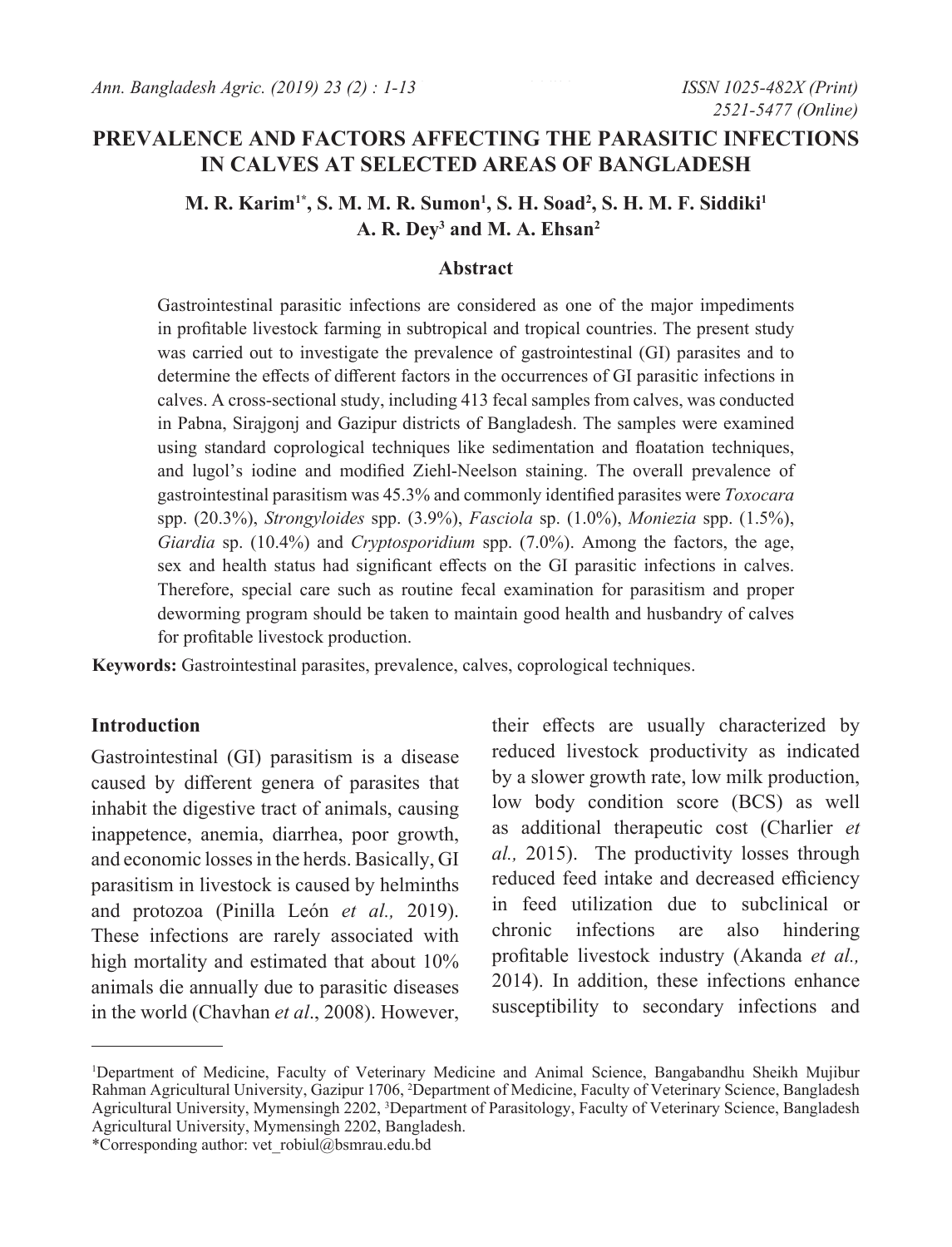losses resulting from condemnation of carcasses and organs (Hendawy, 2018; Gunathilaka *et al.,* 2018).

One of the major constraints in livestock production is parasitic infection (Jabber and Green, 1983). The prevalence of parasitic infection depends on ecology, geographical and climatic condition prevailing in Bangladesh (Hossain *et al.,* 2004). The farmers usually rear their cattle under traditional husbandry practices. Nutritional status of the animals in general is not satisfactory as they are over-worked but under-fed or halffed, which makes the animal susceptible to diseases including different parasitic diseases. About 50% calves until 1-year of age die due to GI parasitism (Sardar *et al.,* 2006). Rahman and Ahmed (1991) reported that calves gained body weight by 400 gm/day when treated for parasitic diseases compared to 200 gm/day in non-treated calves. It was also reported that anthelmintic treated calves reached to sexual maturity in 24 months compared to 36- 40 months by non-treated calves. Afazuddin (1985) estimated an annual loss of 0.1 million Bangladesh Taka due to parasitic diseases in Military Farm, Savar, Dhaka. Unfortunately, in Bangladesh the parasitic diseases are neglected or overlooked sometimes since the infected animals show little or no clinical signs (Alim *et al.,* 2012).

In this study, we selected three districts namely, Pabna, Sirajgonj and Gazipur. The geo-climatic conditions of these three districts and the water logging and low lying areas of Pabna and Sirajgonj districts are expected to favors the growth, development and survival of various parasites or their hosts. Besides, there are several factors, such as breed, age,

sex, nutritional and immune status which may influence the occurrences of GI parasitic infections. Although, previous studies in some selected areas of Bangladesh revealed wide prevalence of GI parasitism in livestock (Paul *et al.,* 2016; Ahmed *et al.,* 2015; Islam *et al.,* 2014), no precise report on the infections is available in calves of these areas. Considering this, the present research work was undertaken to determine the prevalence of GI parasitic infections of calves in Pabna, Sirajgonj and Gazipur districts and to evaluate the effect of geographic location, breed, age, sex, nutritional status and fecal consistency on occurrence of GI parasitism.

## **Materials and Methods**

## **Study area**

The study was conducted in different locations of Sirajgonj, Pabna and Gazipur districts. The milk pocket areas of Sirajgonj and Pabna were chosen, because the farmers over there are mostly dependent on dairy farming and parasitic infection is more common in these areas. On the other hand, the industrial zone Gazipur was selected to compare the prevalence and diversity of GI parasitic infections with that found in another two districts. Among the 24 Upazilas of these three districts, six Upazilas were selected for this study, such as Sadar and Santhia Upazilas of Pabna district; Sadar, Ullapara and Shahjadpur Upazilas of Sirajgonj district; and Sadar Upazila of Gazipur district (Fig. 1).

### **Study design and data collection**

A cross-sectional study was conducted in randomly selected dairy farms of study areas during the period from January 2018 to June 2018. The minimum sample size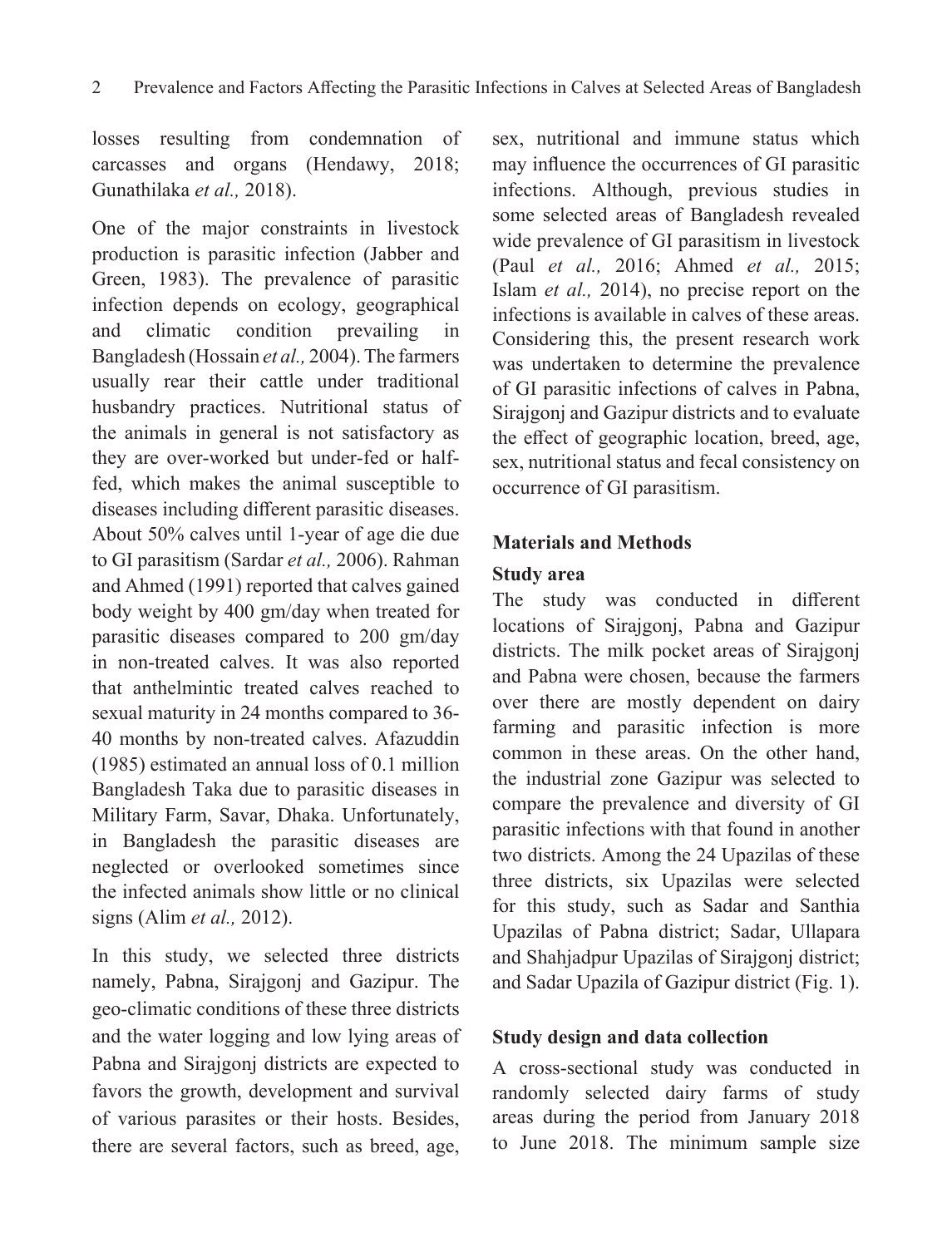

**Fig. 1. Sampling locations of Pabna, Sirajgonj and Gazipur districts.** The three districts have 24 Upazilas, of which this study included Sadar and Santhia Upazilas of Pabna; Sadar, Ullapara and Shahjadpur Upazilas of Sirajgonj; and Sadar Upazila of Gazipur.

(n=368.64) was calculated using the formula,  $n = Z<sup>2</sup>P(1-P)/d<sup>2</sup>$  based on a prevalence of 60% with desired precision of 5% at 95% confidence level (Thrusfield, 2007). A total of 413 calves were selected randomly for the collection of fecal samples ageing up to 8 months. During fecal sample collection, a pretested questionnaire was used to record the age, sex, health condition, breed, and level of consistency of fecal materials of calves. The calves were divided into three age groups viz.  $\leq$  3 months,  $>$ 3 to  $\leq$  6 months and  $>$  6 to  $\leq$ 8 months; different sex viz. male and female; different health status group viz. poor and normal; different breeds viz. Non-descriptive indigenous and crossbred. The ages of the calves were determined by interviewing the farmers or by examining the teeth. The health status of the calves was determined by visual observation. Well fleshed calves having no

bony prominence and glistening hair coat was considered as calves with normal health. Calves with externally visible ribs and other bony prominence and rough hair coat were considered as poor health conditioned (Pinilla *et al*., 2018).

#### **Fecal sample collection and preservation**

Single fresh fecal sample from each consenting calf was collected in labeled and sterile stool containers containing SAAF solution (Sodium Acetic Acid Formalin). The fecal samples was taken either directly from the rectum of the animals or from the ground immediately after defecation using disposable gloves. Before collection, the animals were restrained properly and all possible hygienic measures including wearing apron, hand gloves and gumboot were taken to avoid contamination.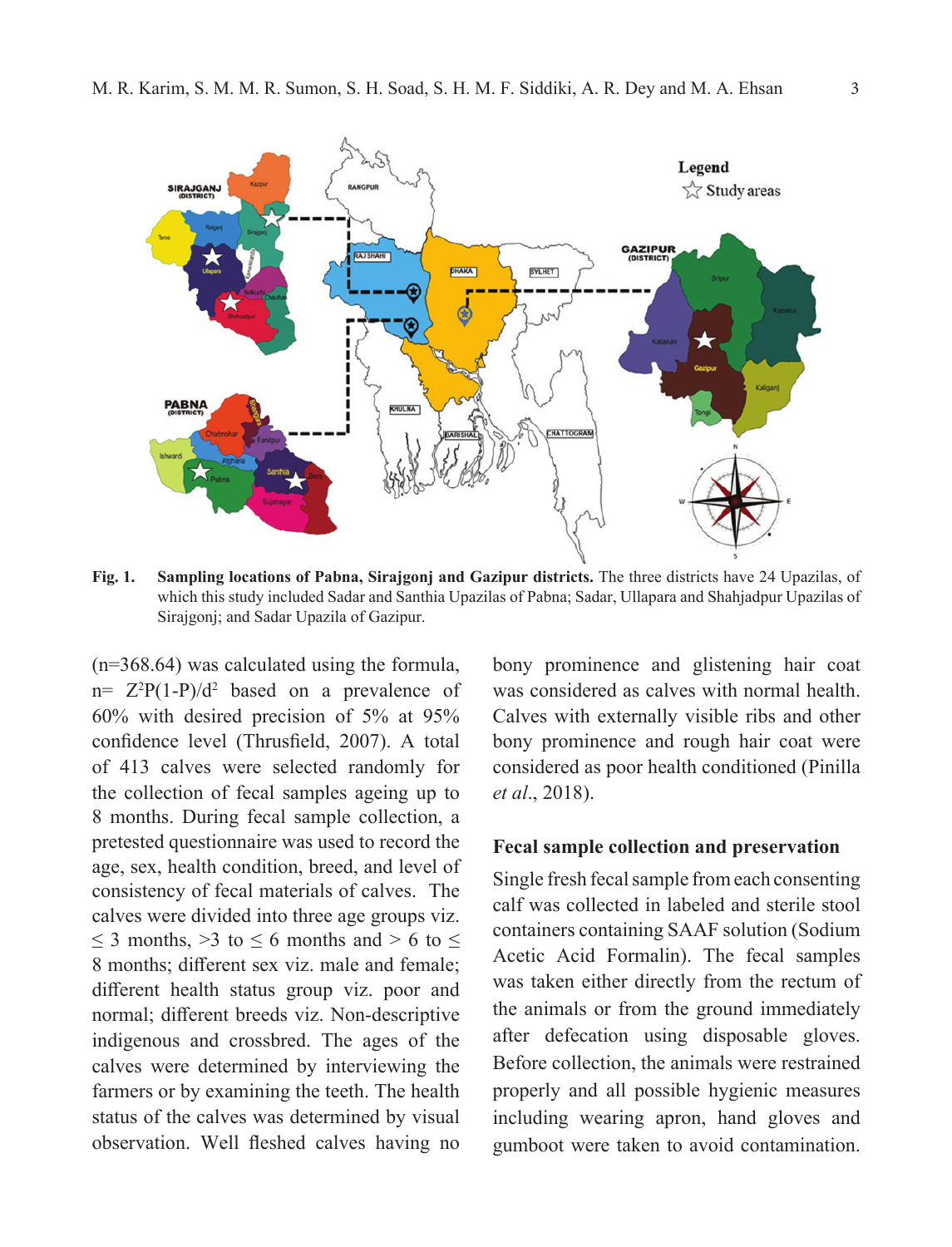About 20-25 gram of feces was collected from each calf and transported to the laboratory in ice box, and examined as early as possible.

### **Examination of fecal samples**

The fecal samples were analyzed using standard parasitological screening techniques namely, sedimentation followed by floatation technique to detect the eggs, cysts and oocysts of parasites (Taylor *et al.,* 2016). For identification of *Giardia* cysts and *Cryptosporidium* oocysts, lugol's iodine and modified Ziehl-Neelson staining were performed, respectively. The eggs, cysts and oocysts of parasites were identified from their morphological characters, using a light optical microscope with a magnification of  $10 \times$  and  $40 \times$ .

#### **Simple Sedimentation Technique**

About 10 grams of faces and 100 ml of saline solution were taken in a glass cylinder. The mixture was thoroughly stirred to make a uniform suspension of the fecal particles. The suspension was then allowed to pass through a sieve (30-50 meshes to the inch) into another glass cylinder and then allowed to stand for half an hour. The supernatant fluid was carefully poured off and a small amount of sediment was taken out with the help of a medicinal dropper and was placed on a glass slide. A coverslip was placed on it and care was taken to avoid bubble formation between the glass slide and the coverslip. The slide was then placed under a compound microscope and examined with low power objective 10x.

### **Flotation technique**

Flotation procedure was performed using Sheather's Sucrose solution. The fecal pellet

was resuspended in 10 ml of Sheather's solution (specific gravity 1.27 g/ml) and mixed thoroughly. The mixture was increased up to the brim of the centrifuge tube and centrifuged for 10 minutes at 4000 rpm. The downward force created by the centrifugal spinning enhanced the buoyancy of the eggs in the viscous solution and drove them to the surface meniscus where they were concentrated and resulted in greater parasite recovery. Examination of a few drops of the fluid from the topmost layer revealed the eggs and oocysts/cysts (Dryden *et al.,* 2005).

# **Lugol's iodine staining**

Direct smear from the sediment of each concentrated fecal sample was prepared on a clean glass slide, diluted with a drop of Lugol's iodine, covered with coverslip and finally examined under light microscope at 40X magnification to observe the *Giardia*  cysts (Hendrix, 2002).

# **Modified Ziehl-Neelson staining**

Thin smears were prepared from sediments of concentrated fecal samples and airdried. The smears were fixed with absolute methanol for 5 minutes, air dried and stained with carbol-fuchsin (0.34% fuchsin and 4% w/v phenol) for 30 minutes. Smears were washed with tap water and decolorized with 1% acid-alcohol (1 ml hydrocloric acid and 99 ml of 96% ethanol) for 2 minutes; washed with tap water and counterstained with  $1\%$ methylene blue for another 2 minutes, rinsed again in tap water and air-dried. The stained smears were examined by microscope using oil immersion objective to screen oocysts of *Cryptosporidium* (Tahvildar-Biderouni and Salehi, 2014).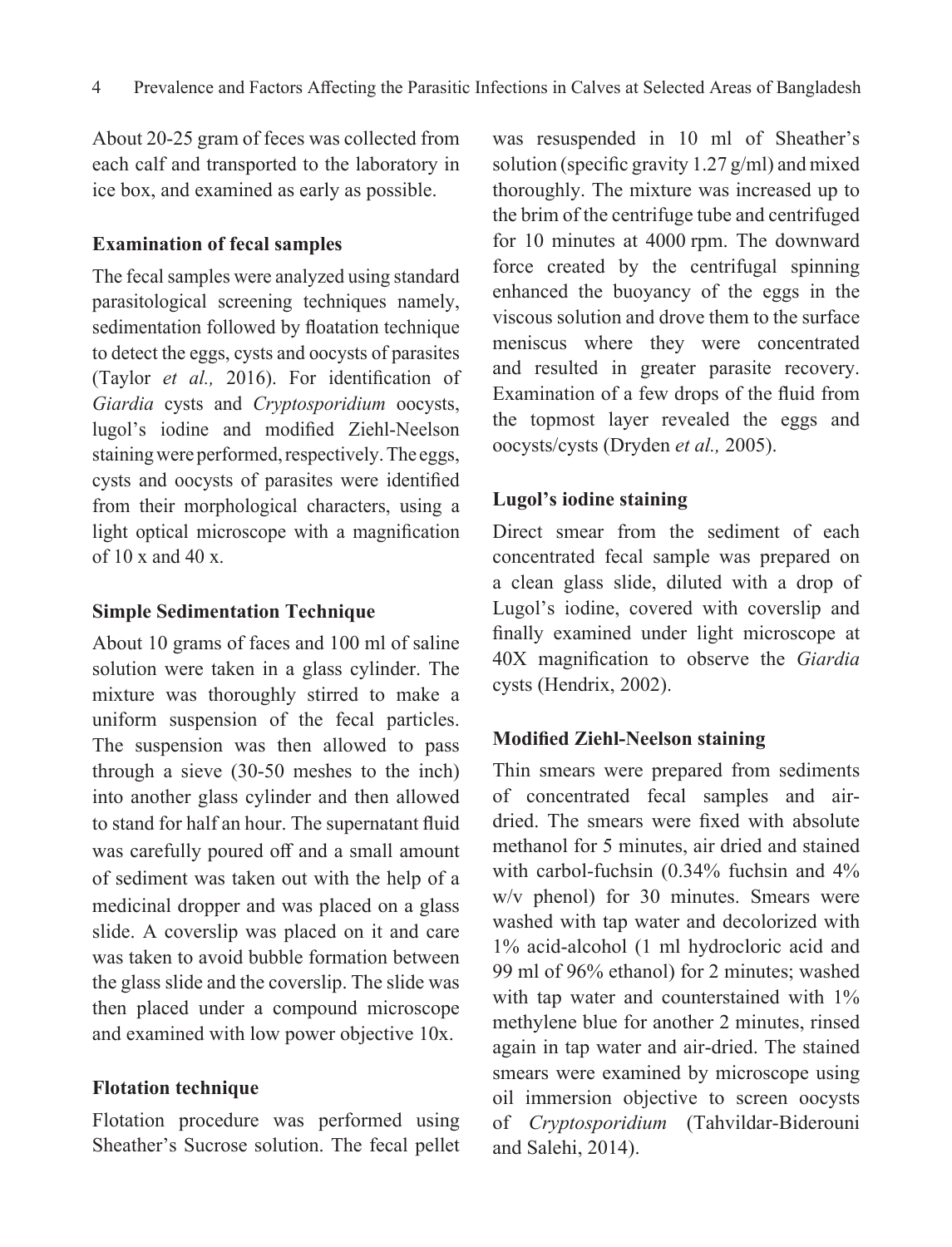#### **Statistical analysis**

The data generated from the questionnaire and parasite identification were recorded in the Statistical Package for the Social Sciences (SPSS 20.0). Descriptive statistics and the Chi-square test were done to determine the significant effects of different explanatory variables on percentage values of parasitism.

### **Results and Discussion**

## **Overall prevalence of GI parasitic infections in calves**

Out of the 413 calves examined through fecal examination, 187 were found infected with one or more species of GI parasites indicating an overall prevalence of 45.3% (Table 1). The identified helminths were the snail-borne trematode, namely, *Fasciola* sp. (1.0%), two species of protozoa, namely, *Giardia* sp. (10.4%) and *Cryptosporidium* spp. (7.0%), two species of nematodes, namely, *Toxocara*  spp. (20.3%) and *Strongyloides* spp. (3.9%) and one cestode *Moniezia* spp. (1.5%) (Fig. 2). However, mixed infection was found only in case of nematodes (*Toxocara* spp. and

*Strongyloides* spp.) with the prevalence of 1.2%.

From this study, it was observed that the prevalence of T*oxocara* spp. (20.3%) was the highest whereas, *Fasciola* sp. (1.0%) infection was the lowest among the parasitic infections in calves (Table 1). The overall prevalence of GI parasitism was lower than the findings of Paul *et al.* (2016) and Aktaruzzaman *et al.*  (2013) who reported that 72.65% and 76.9% cattle were infected with various helminths at Sylhet and Sirajgonj, respectively in Bangladesh. Similarly, Bhattacharyya and Ahmed (2005) and Singh *et al.* (2008) recorded 65.2% and 80.0% incidence of gastrointestinal helminthes, respectively in cattle in India. The variation between the present and earlier results might be due to the differences among the geographical locations and climatic conditions of the study areas, feeding, management and genetic variation in host resistance as well as a gradual increase in awareness of farmers about routine deworming in study areas. Similar to this study, calves were mostly infected with *Toxocara* spp*.* and

| <b>Types of Parasites</b> | Name of Parasites                            | No. Infected<br>$(N=413)$ | Prevalence $(\% )$ |
|---------------------------|----------------------------------------------|---------------------------|--------------------|
|                           | <i>Toxocara</i> spp.                         | 84                        | 20.3               |
| Nematode                  | Strongyloides spp.                           | 16                        | 3.9                |
|                           | Mixed (Toxocara spp. and Strongyloides spp.) | 5                         | 1.2                |
| Trematode                 | <i>Fasciola</i> sp.                          | $\overline{4}$            | 1.0                |
| Cestode                   | Moniezia spp.                                | 6                         | 1.5                |
| Protozoa                  | Giardia sp.                                  | 43                        | 10.4               |
|                           | Cryptosporidium spp.                         | 29                        | 7                  |
| Overall                   |                                              | 187                       | 45.3               |

**Table 1. Overall prevalence of GI parasitic infection in calves**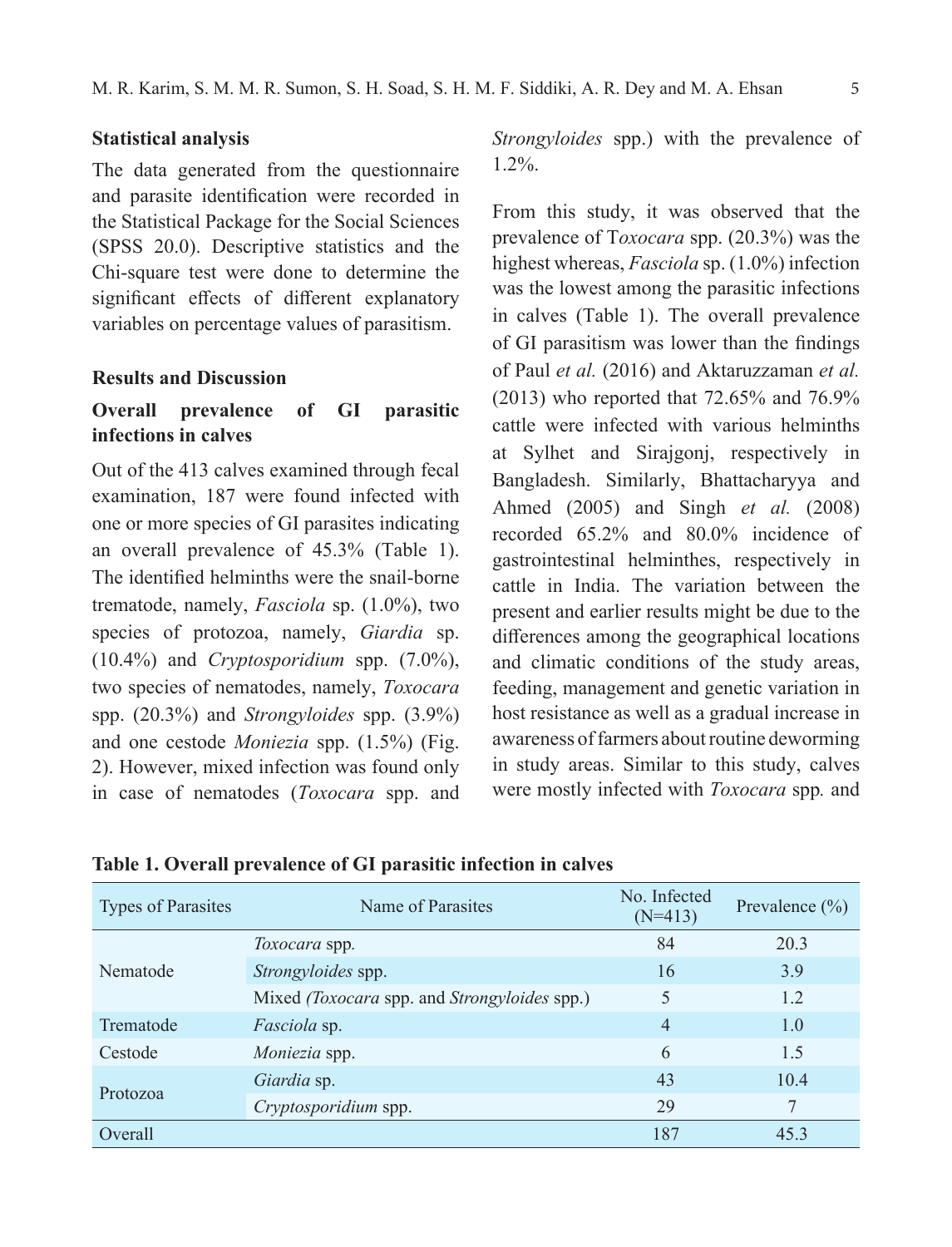6 Prevalence and Factors Affecting the Parasitic Infections in Calves at Selected Areas of Bangladesh



A. Egg of Fasciola sp.



D. Egg of Moniezia sp.



B. Egg of Toxocara sp.



E. Cyst of Giardia sp. (Lugol's Iodine staining)



C. Egg of Strongyloides sp.



F. Oocyst of Cryptosporidium sp. (Modified Ziehl-Neelson staining)

**Fig. 2. Identified GI parasites in this study.**

high prevalence of infection might be related to prenatal infection with 3rd larval stage, and poor hygienic condition during postnatal period (Miller *et al*., 2013). However, similar types of parasites as reported in this study were detected by different scientists in different areas with variable rate of infections (Ahmed *et al.,* 2015; Islam *et al.,* 2014; Fayer, 2010; Xiao, 2010). In Bangladesh, most of the calves in rural areas are reared in scavenging or semi scavenging system, where they graze on the fields. This type of practice may favor the parasitic infestations in calves.

# **Diversity of GI parasitic infection according to study location**

The prevalence of different GI parasitic infections in three study districts varied from 44.5 to 46.3%. The lowest parasitic infection (44.5%) was recorded in Pabna district though infection by different species of parasites in study areas was statistically not significant

(Table 2). The slight difference in the prevalence of GI parasitic infections might be due to variation in geo-climatic conditions of these areas of study.

# **Prevalence of GI parasitic infections in relation to age**

The prevalence of GI parasitic infections varied significantly  $(p=0.037)$  among different age groups of calves and the highest infection was recorded in calves of  $>3$  to  $\leq 6$  months (54.4%) and lowest in calves of  $\leq$  3 months (36.6%) of age (Table 3).

The prevalence of *Toxocara* spp. infection was the highest in calves of  $>$ 3 to  $\leq$ 6 months  $(29.4\%)$  and the lowest in the calves of  $\geq 6$  to  $\leq$ 8 months (8.2%). The protozoan infection by *Giardia* sp. (16.4%) and *Cryptosporidium*  spp. (8.2%) were the highest in the calves of >6 months to ≤8 months. Prevalence of snail-borne trematode infection was found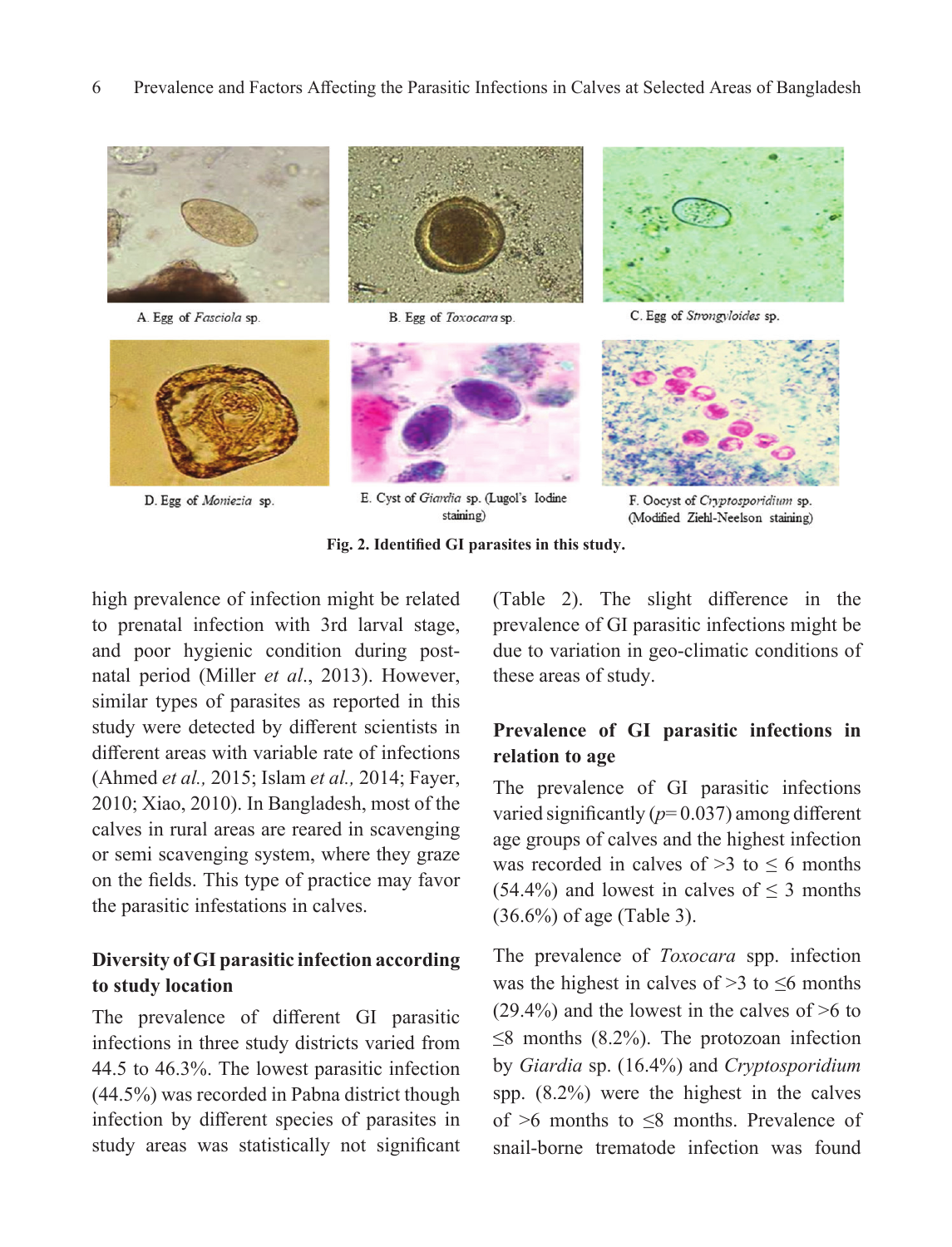|                                                 | Study area                    |                            |                            |            |
|-------------------------------------------------|-------------------------------|----------------------------|----------------------------|------------|
| <b>Type of Parasites</b>                        | Sirajgonj $(\%)$<br>$(n=163)$ | Pabna $(\% )$<br>$(n=209)$ | Gazipur $(\%)$<br>$(n=41)$ | $p$ -value |
| Toxocara spp.                                   | 31(19.0)                      | 42(20.1)                   | 11(26.8)                   | 0.54       |
| Strongyloides spp.                              | 7(4.3)                        | 9(4.3)                     | 0(0.0)                     | 0.40       |
| Mixed (Toxocara spp. and<br>Strongyloides spp.) | 4(2.5)                        | 0(0.0)                     | 1(2.4)                     | 0.08       |
| <i>Fasciola</i> sp.                             | 1(0.6)                        | 2(1.0)                     | 1(2.4)                     | 0.57       |
| <i>Moniezia</i> spp.                            | 3(1.8)                        | 3(1.4)                     | 0(0.0)                     | 0.68       |
| Giardia sp.                                     | 18(11.0)                      | 20(9.6)                    | 5(12.2)                    | 0.83       |
| Cryptosporidium spp.                            | 11 $(6.7)$                    | 17(8.1)                    | 1(2.4)                     | 0.42       |
| Total                                           | 75 (46.0)                     | 93 (44.5)                  | 19(46.3)                   |            |

**Table 2. Diversity of GI parasitism in calves in different study areas** 

**Table 3. Prevalence of GI parasitic infections in calves in relation to Age**

|                                                 | Age category                     |                                          |                                            |            |
|-------------------------------------------------|----------------------------------|------------------------------------------|--------------------------------------------|------------|
| <b>Type of Parasites</b>                        | $\leq$ 3 months (%)<br>$(n=172)$ | $>3$ to $\leq 6$ months (%)<br>$(n=180)$ | $> 6$ to $\leq 8$ months<br>$(\%)$ (n= 61) | $p$ -value |
| <i>Toxocara</i> spp.                            | 26(15.1)                         | 53 (29.4)                                | 5(8.2)                                     |            |
| Strongyloides spp.                              | 7(4.1)                           | 7(3.9)                                   | 2(3.3)                                     |            |
| Mixed (Toxocara spp. and<br>Strongyloides spp.) | 2(1.2)                           | 3(1.7)                                   | 0(0.0)                                     |            |
| <i>Fasciola</i> sp.                             | 0(0.0)                           | 1(0.6)                                   | 3(4.9)                                     | 0.037      |
| <i>Moniezia</i> spp.                            | 0(0.0)                           | 5(2.8)                                   | 1(1.6)                                     |            |
| Giardia sp.                                     | 16(9.3)                          | 17(9.4)                                  | 10(16.4)                                   |            |
| Cryptosporidium spp.                            | 12(7.0)                          | 12(6.7)                                  | 5(8.2)                                     |            |
| Total                                           | 63 (36.6)                        | 98 (54.4)                                | 26(42.6)                                   |            |

to increase with the increase of age and was highest at age of  $>6$  to  $\leq 8$  months (4.9%). *Fasciola* sp. was not recorded in calves less than 3 months of age. Susceptibility of calves to *Moniezia* spp. was highest in calves of >3 to  $\leq$ 6 months (2.8%) and absent in calves under 3 months (Table 3). This result is inclined with the results by Raza *et al.* (2010) and Samad *et al.* (2004) who reported that these parasites are mostly prevalent in young age.

The cause of this high prevalence in young cattle might be due to sudden exposure to grassland containing huge number of eggs of parasites, and possibly due to lack of necessary protective immunity of the calves. *Fasciola*  sp. and *Moniezia* spp. were not observed in calves under 3 months of age. This might be the consequences of feeding habit of calves and time requirement for completing the life cycle of these parasites. However, Rahman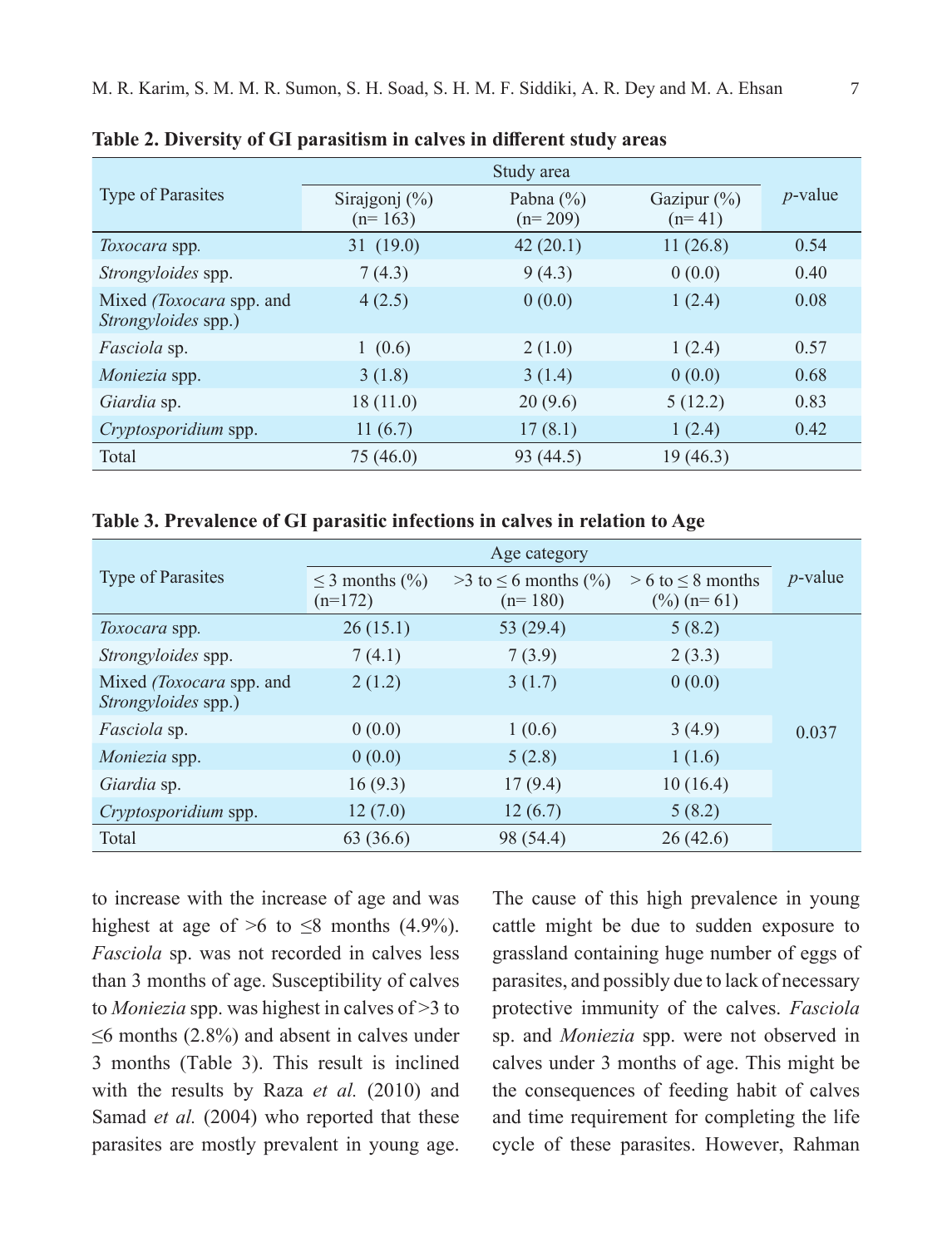and Mondal (1983) found heavy infection of *Fasciola* sp. in cattle of 2-3 years of age than in the young cattle.

# **Sex-wise distribution of GI parasites in calves**

In the present study, prevalence of GI parasitic infection was observed significantly (*p=* 0.029) higher in male (48.4%) than in female calves (42.5%) (Table 4). In males, the highest prevalent parasite was *Toxocara* spp. (18.8%) followed by *Giardia* sp. (12.0%), *Cryptosporidium* spp. (9.9%), *Strongyloides*  spp*.* (4.7%), *Fasciola* sp. (1.6%), and *Moniezia* spp*.* (1.0%).

In female calves, the highest prevalence was recorded for *Toxocara* spp*.* (21.7%) and lowest for *Fasciola* sp. (0.5%) (Table 4). Similar to this finding, higher prevalence was reported in male animals than in females by some other studies in Bangladesh, Pakistan and Ethiopia (Paul *et al.*, 2016; Hailu *et al.,*  2011; Ibrahim *et al.,* 2008).On the other hand, higher rate of parasite infection in female

animals than in male was also reported (Das *et. al.,* 2010; Islam and Taimur, 2008). However, Siddiki *et al*. (2010) observed that both male and female Red Chittagong Cattle breed and crossbred animals were equally susceptible to parasitic infections. The higher percentage of infection in the male cannot be explained exactly, but it might be due to the neglected attitude of the farmers toward the management of male animals since many of the farms target milk production thereby focusing more on the health of females. In addition, higher feed and water intake might make the male individual more susceptible to any infection (Paul *et al.,* 2016).

# **Variation in GI parasitism according to breed**

In this study, prevalence of parasitic infection was more common in cross breed calves (48.0%) than in indigenous calves (34.5%). But the difference was not significant (*p=*  0.816) (Table 5). In both breeds, the highest prevalence of GI parasitic infection was recorded for *Toxocara* spp*.* (21.6, 15.5%)

**Table 4. Prevalence of GI parasitic infections in calves of different sexes**

|                                                     | Sex category              |                             |            |
|-----------------------------------------------------|---------------------------|-----------------------------|------------|
| <b>Type of Parasites</b>                            | Male $(\% )$<br>$(n=192)$ | Female $(\% )$<br>$N = 221$ | $p$ -value |
| Toxocara spp.                                       | 36(18.8)                  | 48(21.7)                    |            |
| Strongyloides spp.                                  | 9(4.7)                    | 7(3.2)                      |            |
| Mixed <i>(Toxocara spp. and Strongyloides spp.)</i> | 1(0.5)                    | 4(1.8)                      |            |
| <i>Fasciola</i> sp.                                 | 3(1.6)                    | 1(0.5)                      | 0.029      |
| <i>Moniezia</i> spp.                                | 2(1.0)                    | 4(1.8)                      |            |
| Giardia sp.                                         | 23(12.0)                  | 20(9.0)                     |            |
| Cryptosporidium spp.                                | 19(9.9)                   | 10(4.5)                     |            |
| Total                                               | 93 (48.4)                 | 94(42.5)                    |            |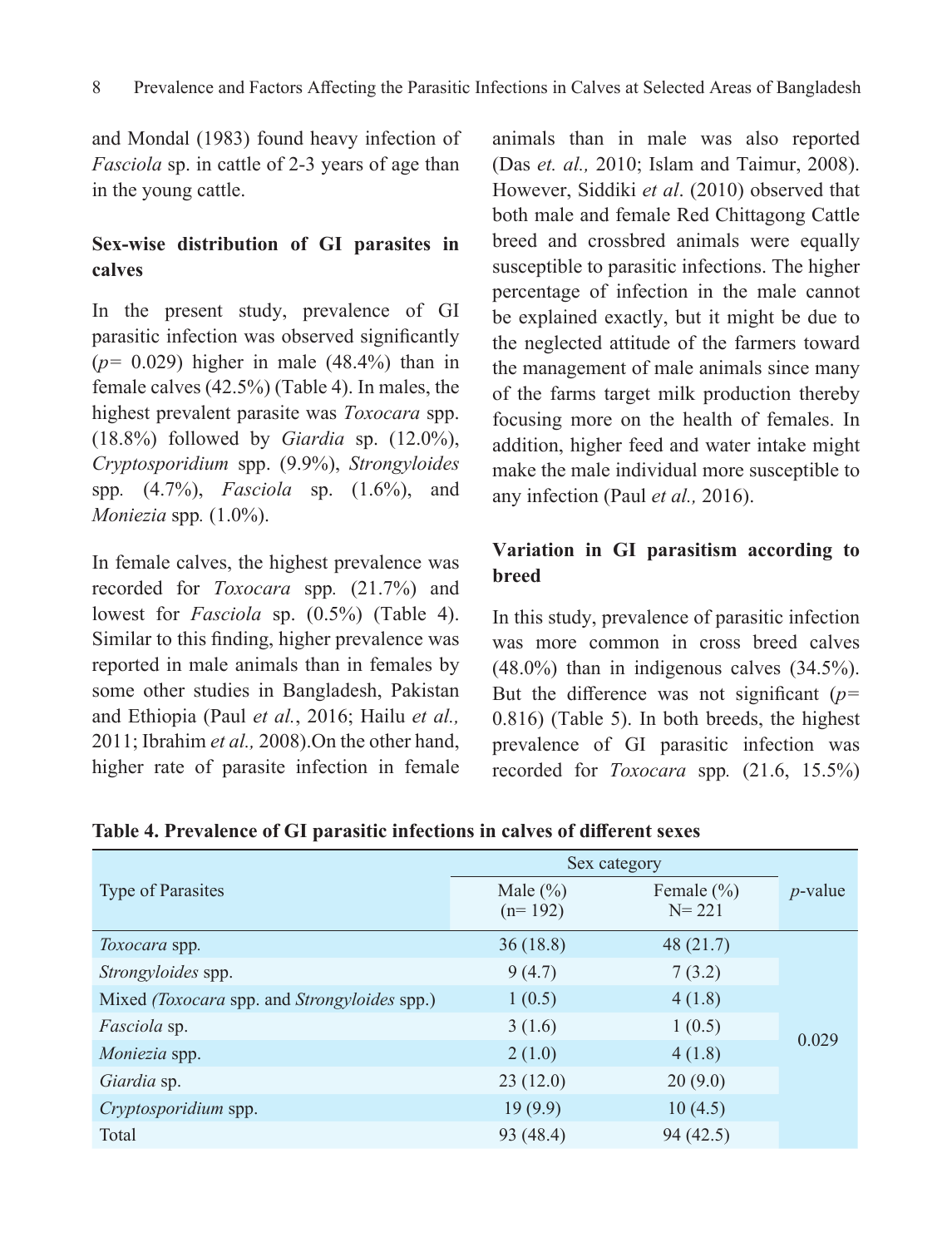|                                                     | <b>Breed</b>                   |                                |            |
|-----------------------------------------------------|--------------------------------|--------------------------------|------------|
| <b>Type of Parasites</b>                            | Indigenous $(\% )$<br>$(n=84)$ | Crossbred $(\% )$<br>$(n=329)$ | $p$ -value |
| <i>Toxocara</i> spp.                                | 13(15.5)                       | 71(21.6)                       |            |
| <i>Strongyloides</i> spp.                           | 3(3.6)                         | 13(4.0)                        |            |
| Mixed <i>(Toxocara spp. and Strongyloides spp.)</i> | 0(0.0)                         | 5(1.5)                         |            |
| <i>Fasciola</i> sp.                                 | 1(1.2)                         | 3(0.9)                         | 0.816      |
| Moniezia spp.                                       | 1(1.2)                         | 5(1.5)                         |            |
| Giardia sp.                                         | 5(6.0)                         | 38(11.6)                       |            |
| Cryptosporidium spp.                                | 6(7.1)                         | 23(7.0)                        |            |
| Total                                               | 29(34.5)                       | 158(48.0)                      |            |

**Table 5. Prevalence of GI parasitism in calves according to breed**

and the lowest for *Fasciola* sp. (0.9%, 1.2%). Similar findings had been described by Gadre (2007) who reported that the infection rates with GI parasitic infections in cross-bred cattle were relatively higher than in local dairy animals. This study revealed that the infection rate with *Toxocara* spp. was comparatively higher in cross-breed (21.6%) than in the indigenous calves (15.5%) which are almost similar to the earlier report by Roy (2010).

Holstein Frisian and Jersey are usually adapted in countries having relatively low temperature with minimal chances of parasitic exposure. The parasitic ecology and reproduction are closely related to an optimal environmental condition, which is not normally common in these countries. But, Bangladesh is a tropical country with hot-humid environment which is favorable for parasite reproduction. For this reason, crossbred animals in Bangladesh become readily infected by parasites and different predisposing factors including managing of these animals in parasitic load environment further worsen the condition.

## **Effect of health status on GI parasitic infections**

Health status of calves had significant (*p=* 0.004) effect on the occurrence of GI parasitism and infections were higher in poor health conditioned calves (76.5%) than that of normal conditioned (39.1%). In calves with poor health, the highest prevalence was recorded in case of *Toxocara* spp. (44.1%) followed by *Giardia* sp. (11.8%), *Strongyloides* spp. (7.4%), *Fasciola* sp. (4.4%), *Cryptosporidium* spp. (4.4%), and *Moniezia* spp. (1.5%). In healthy calves, the highest prevalence was found for *Toxocara*  spp*.* (15.7%) and the lowest for *Fasciola* sp. (0.3%) (Table 6).

This finding coincides with the result reported by Ilyas *et al.* (2016) and Alim *et al.* (2012). Malnourished animals are more susceptible to any infection as they are immune compromised. It appears that malnutrition in animals increases their susceptibility to the parasitic infection (Biswas *et al.,* 2014). It may also happen due to the fact that the poor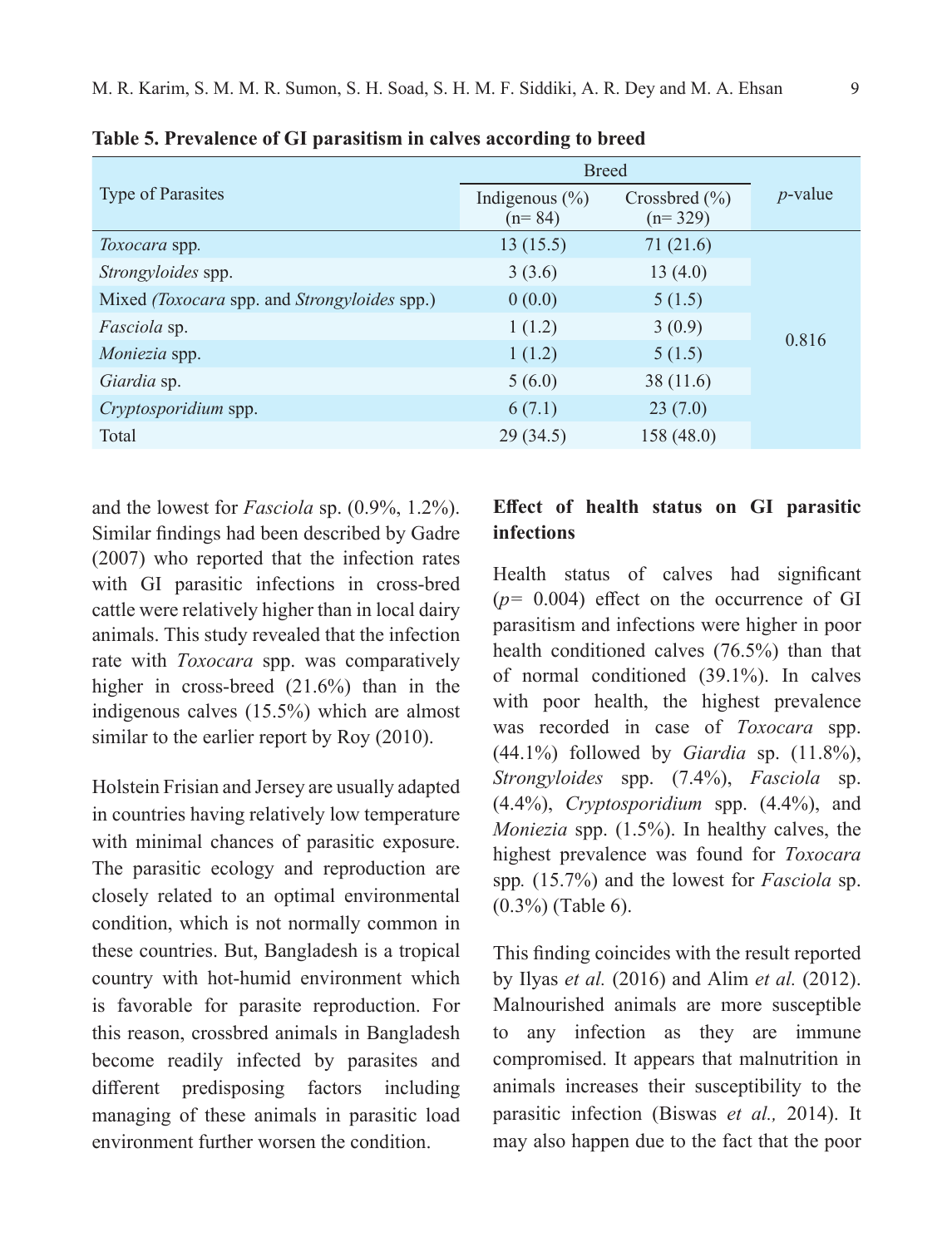|                                                     | Health status                 |                   |            |
|-----------------------------------------------------|-------------------------------|-------------------|------------|
| <b>Type of Parasites</b>                            | Normal $\frac{6}{6}$ (n= 345) | Poor $(\%)(n=68)$ | $p$ -value |
| <i>Toxocara</i> spp.                                | 54(15.7)                      | 30(44.1)          |            |
| Strongyloides spp.                                  | 11(3.2)                       | 5(7.4)            |            |
| Mixed <i>(Toxocara spp. and Strongyloides spp.)</i> | 3(0.9)                        | 2(2.9)            |            |
| <i>Fasciola</i> sp.                                 | 1(0.3)                        | 3(4.4)            | 0.004      |
| <i>Moniezia</i> spp.                                | 5(1.4)                        | 1(1.5)            |            |
| Giardia sp.                                         | 35(10.1)                      | 8(11.8)           |            |
| Cryptosporidium spp.                                | 26(7.5)                       | 3(4.4)            |            |
| Total                                               | 135(39.1)                     | 52(76.5)          |            |

**Table 6. Health status related prevalence of GI parasitism in calves** 

and weak animals, as a result of any other causes, are not able to resist the challenge of parasitic infection and become easily infected.

# **Relationship between fecal consistency and GI parasitic infections in calves**

Calves with loose feces had more parasitic infection (56.5%) than the calves with formed (21.7%) and soft (18.7%) feces, however the difference was not significant (Table 7). Among the parasites, *Toxocara* 

spp. was more common in calves with each type of feces (loose =  $21.7\%$ , formed= $18.7\%$ and soft=21.0%) whereas *Fasciola* sp. and *Moniezia* spp. were found in calves with soft (0.6% and 2.9%, respectively) and loose feces (4.8% and 1.6%, respectively). Loose feces is a common clinical finding in many parasitic as well as bacterial and viral diseases that make animal immunecompromised and vulnerable. For this reason, calves with loose feces might have more parasitic infection than others.

**Table 7. Prevalence of GI parasitic infections in calves based on fecal consistency**

|                                                 | <b>Fecal Consistency</b>    |                           |                           |            |
|-------------------------------------------------|-----------------------------|---------------------------|---------------------------|------------|
| <b>Type of Parasites</b>                        | Formed $(\% )$<br>$(n=180)$ | Soft $(\% )$<br>$(n=171)$ | Loose $(\% )$<br>$(n=62)$ | $p$ -value |
| <i>Toxocara</i> spp.                            | 39(21.7)                    | 32(18.7)                  | 13(21.0)                  |            |
| <i>Strongyloides</i> spp.                       | 7(3.9)                      | 7(4.1)                    | 2(3.2)                    |            |
| Mixed (Toxocara spp. and<br>Strongyloides spp.) | 2(1.1)                      | 2(1.2)                    | 1(1.6)                    |            |
| <i>Fasciola</i> sp.                             | 0(0.0)                      | 1(0.6)                    | 3(4.8)                    | 0.424      |
| <i>Moniezia</i> spp.                            | 0(0.0)                      | 5(2.9)                    | 1(1.6)                    |            |
| Giardia sp.                                     | 16(8.9)                     | 17(9.9)                   | 10(16.1)                  |            |
| Cryptosporidium spp.                            | 12(6.7)                     | 12(7.0)                   | 5(8.1)                    |            |
| Total                                           | 76 (42.2)                   | 76 (44.4)                 | 35(56.5)                  |            |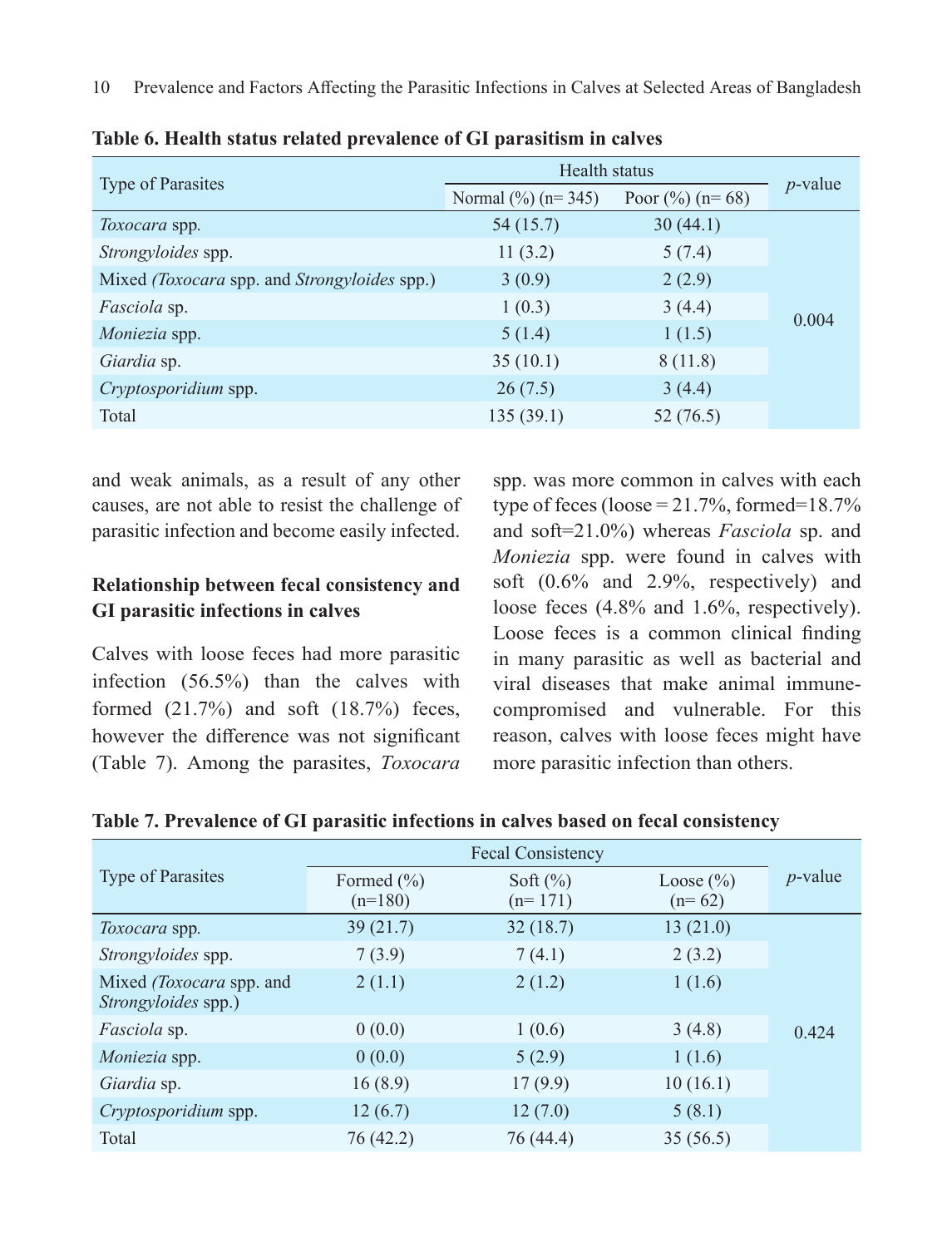#### **Conclusions**

GI parasitic infections are common among calves in Pabna, Sirajgonj and Gazipur districts. The highest prevalence was found for *Toxocara* spp. and the lowest for *Fasciola*  sp. It was also found that age, sex and health status had significant effects on the prevalence of GI parasitism in calves. Parasitic diseases pose great effects on health and production of animals. Economic losses due to mortality and morbidity in calves per year in Bangladesh may be determined by further studies. More extensive research including molecular epidemiology may be conducted to develop cost effective sustainable control strategies against GI parasitism.

#### **Acknowledgements**

The authors acknowledge the financial support from the Research Management Wing (RMW) of Bangabandhu Sheikh Mujibur Rahaman Agricultural University (BSMRAU) and University Grants Commission of Bangladesh. We are grateful to Professor Dr. Abu Sadeque Md. Selim, Department of Animal Science & Nutrition, BSMRAU for making the laboratory space and equipment available for this study.

#### **References**

- Afazuddin, M. 1985. General incidence and therapeutic measures of parasitic diseases in cattle of Savar Military Dairy Farm. MSc Thesis, Department of Medicine, Bangladesh Agricultural University, Mymensingh.
- Ahmed, R., P. K. Biswas, M. Barua, M. A. Alim, K. Islam and M. Z. Islam. 2015. Prevalence of gastrointestinal parasitism

of cattle in Banskhali upazilla, Chittagong, Bangladesh. *J. Adv. Vet. Anim. Res.* 2(4): 484-488.

- Akanda, M. R., M. M. I. Hasan, S. A. Belal and A. C. Roy. 2014. A survey on prevalence of gastrointestinal parasitic infection in cattle of Sylhet division in Bangladesh. *American J. Phyto. Clin. Therap.*2: 855–860.
- Aktaruzzaman, M., S. A. Rony, M. A. Islam, M. G. Yasin and A. K. M. A. Rahman. 2013. Concurrent infection and seasonal distribution of gastrointestinal parasites in cross-bred cattle of Sirajganj district in Bangladesh. *Vet. World.* 6(10): 720-724.
- Alim, M. A., S. Das, K. Roy, S. Sikder, Mohiuddin, M. Masuduzzaman and M. A. Hossain. 2012. Prevalence of gastrointestinal parasites in cattle of Chittagong division, Bangladesh. *Wayamba J. Animal Sci.* 4: 1-8.
- Bhattacharyya, D. K. and K. Ahmed. 2005. Prevalence of helminthic infection in cattle and buffaloes. *Indian Vet. J.* 82: 900-901.
- Biswas, H., A. R. Dey, N. Begum and P. M. Das. 2014. Epidemiological aspects of gastrointestinal parasites in buffaloes in Bhola, Bangladesh. *Indian J Anim Sci.* 84: 245–250.
- Charlier, J., F. V. Velde, M. Van Der Voort, J. V. Meensel, L. Lauwers, V. Cauberghe, J. Vercruysse and E. Claerebout. 2015. Econohealth: Placing helminth infections of livestock in an economic and social context. *Vet. Parasitol.* 212: 62–67.
- Chavhan, P. B., L. A. Khan, P. A. Raut, D. K. Maske, S. Rahman, K. S. Podchalwar, and M. F. Siddiqui. 2008. Prevalence of nematode parasites of ruminants at Nagpur. *Vet. World.* 1: 140.
- Das, S., A. K. F. H. Bhuiyan, N. Begum, M. A. Habib and T. Arefin. 2010. Fertility and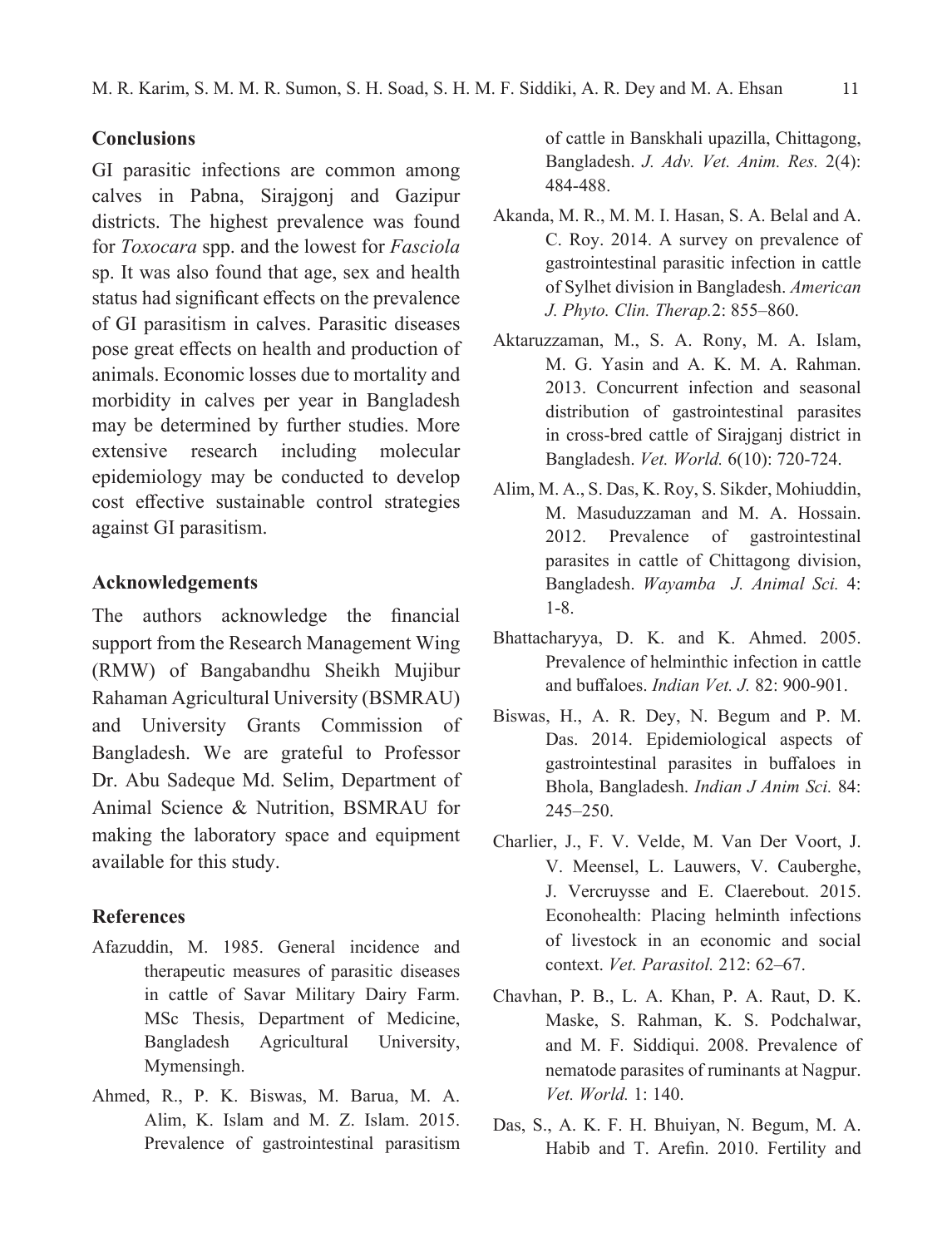parasitic infestation of Red Chittagong cattle. *Bangladesh Vet.* 27(2): 74-81.

- Dryden, M. W., P. A. Payne, R. Ridley and V. Smith. 20115. Comparison of common fecal flotation techniques for the recovery of parasite eggs and oocysts.*Vet. Therapeut.* 6 (1): 15-28.
- Fayer, R., M. Santin and D. Macarisin. 2010. *Cryptosporidium ubiquitum* n. sp. in animals and humans. *Vet. Parasitol.* 172: 23-32.
- Gadre, S.K. and H. Harada. 2007. Surface water pollution in three urban territories of Nepal, India, and Bangladesh. *Environ. Manage.* 28: 483-496.
- Gunathilaka, N., D.Niroshana, D. Amarasinghe and L. Udayanga. 2018. Prevalence of gastrointestinal parasitic infections and assessment of deworming program among cattle and buffaloes in gampaha district, Sri Lanka. *BioMed Res. Int.* https://doi. org/10.1155/2018/3048373.
- Hailu, D., A. Cherenet, Y. Moti and T. Tadele. 2011. Gastrointestinal helminth infections in small-scale dairy cattle farms of jimma town, Ethiopia. *Ethiop. J. Sci. Technol.*  2(1): 31-37.
- Hendawy, S. H. M. 2018. Immunity to gastrointestinal nematodes in ruminants: effector cell mechanisms and cytokines. *J. Parasit. Dis*. 42: 471-482
- Hendrix, C. M. 2002. Laboratory procedures for veterinary technicians. Mosby, Philadelphia.
- Hossain, M. J., M. Amin, M. Mostofa, M. Sharif and S. M. A. Khalid. 2004. Efficacy of levanid against natural gastrointestinal nematodiasis and paramphistomiasis in sheep. *Bangladesh Vet. J.* 21 (2): 70-73.
- Ibrahim, M. M., M. A. A. Ghamdi and M. S. A. Gahmdi. 2008. Helminths Community

of Veterinary Importance of Livestock in Relation to Some Ecological and Biological Factors. *Turkiye Parazitol Derg.* 32: 42-47.

- Ilyas, N., M. M. Hossain, M. J. U. Bhuyan and M. M. H. Khan. 2016. Prevalence of Gastrointestinal Nematodes Infection of Cattle in Bangladesh. *American J. Phyto. Clin. Therap.* 4(3): 091-097.
- Islam, M. R., M. G. Yasin, M. A. Al Noman, N. Begum, M. M. H. Mondal. 2014. Prevalence of gastrointestinal parasites in cattle at Vangura upazila in Pabna district of Bangladesh. *Int. J. Nat. Soc. Sci.* 1: 45-52.
- Islam, K. B. M. S. and M. J. F. A. Taimur. 2008. Helminthic and protozoan internal parasitic infections in free ranging small ruminants of Bangladesh. *Slov. Vet. Res.* 45: 67-72.
- Jabber, M. and D. A. G. Green. 1983. The status and potential of livestock within the context of agricultural development policy in Bangladesh. The University of Wales. Aberystwyth, United Kingdom. 113 P.
- Miller, R. S., M. L. Farnsworth and J. L. Malmberg. 2013. Diseases at the livestockwildlife interface: status, challenges, and opportunities in the United States. *Prev. Vet. Med.*110: 119-132.
- Paul, A., P. C. Baishnab, H. Kobir, S. Akhter, T. J. Chowdhury, B. Jha and M. M. Rahman. 2016. Status of internal parasitism of cattle at Sylhet Government Dairy Farm, Bangladesh. *Int J Nat Sci.* 6(2): 54-34.
- Pinilla, J. C., P. Florez, M. T. Sierra, E. Morales, R. Sierra, M. C. Vasquez and D. Ortiz. 2018. Point prevalence of gastrointestinal parasites in double purpose cattle of Rio de Oro and Aguachica municipalities, Cesar state, Colombia. *Vet Parasitol Reg Stud Reports.* 12: 26-30.
- Pinilla León, J. C., N. U. Delgado and A. A. Florez. 2019. Prevalence of gastrointestinal parasites in cattle and sheep in three municipalities in